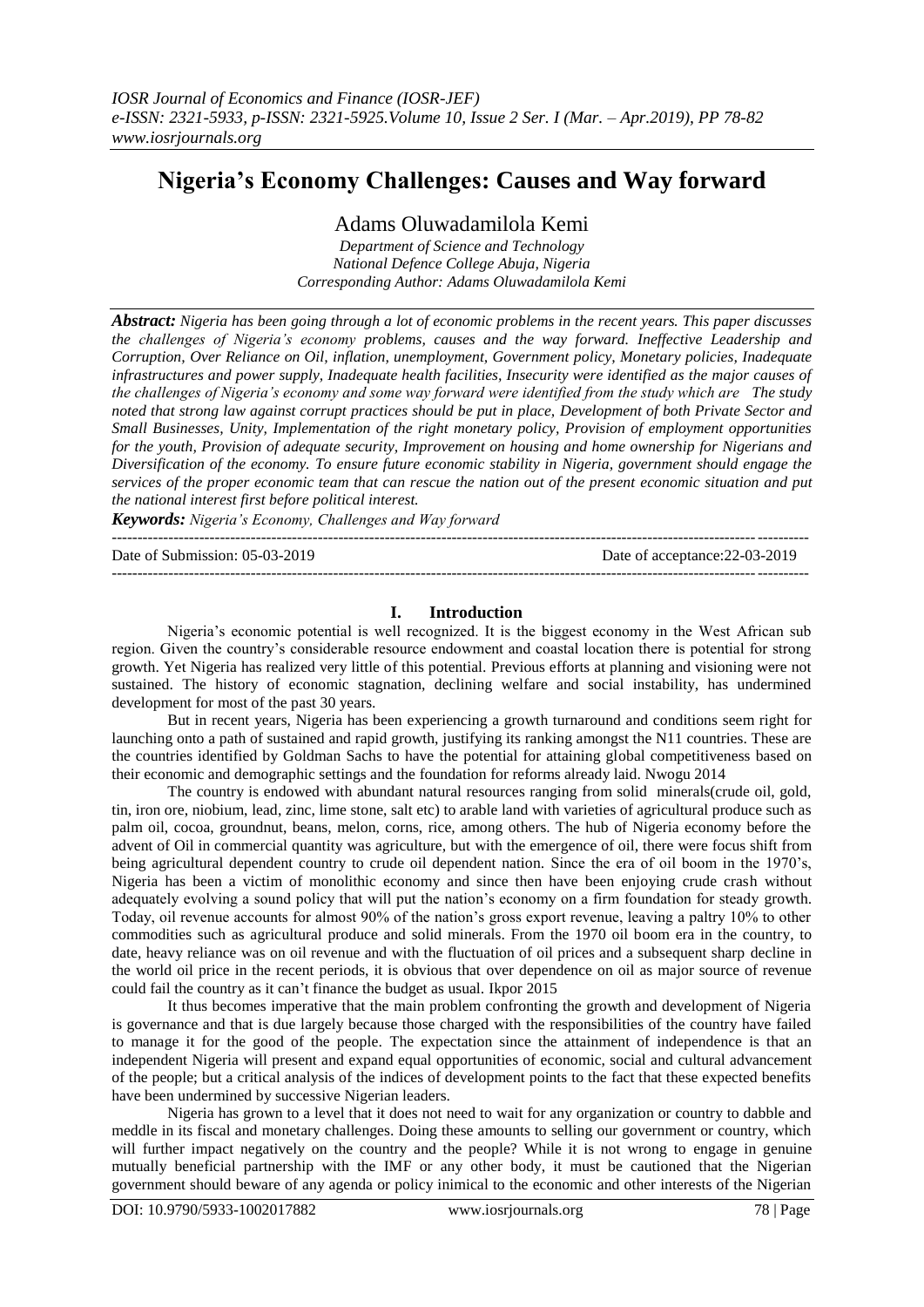masses. Policies that do not work for the good of the country should not be embraced. It is understandable that debt servicing constitutes a serious burden to our budget. Fiscal and monetary policies must work in tandem so as to impact positively on the country and the economy. Wike 2016

#### **Statement of the Problem**

It is crystal clear that Nigeria is in a deteriorating financial condition Wike 2016. The Nigerian economy in the last few years has been going through some turbulence. A country that recorded an average GDP growth of 6.5 per cent, one of the highest in the world less than a decade ago, is now projected to grow at about 2.3 per cent in 2016. It is no longer news that Nigeria's economy is experiencing total collapse and if nothing is done to put the peg in the right spot something worse than what we are witnessing may soon be on sight. Based on some of all these issues, Nigeria was said to be technically recess (Adeosun 2016). Recession is a situation where the country's state of the economy declines, there is widespread decline in GDP and per capital income, decline in employment and trade lasting from 6 months to a year. If Nigeria must maintain our current status as the largest economy in Africa, then drastic measures must be put in place to address this drastic situation.

#### **Objectives of the Study**

The paper seek to identify the causes of the economic challenges of Nigeria and the way forward to improving the economy of Nigeria

#### **II. Causes of Nigeria's Economic Challenges**

**Ineffective Leadership and Corruption:** Corruption is a big cankerworm that has really eaten deep into the fabric of our nation. The malaise of corruption is a threat to the survival of the Nigeria economy, no doubt. Dangote 2016 The political, socio-cultural and economic crisis the country is witnessing today is borne out of a system influenced by bad or ineffective leadership and corruption. While the various policies and programmes of successive government have become the source of deprivation, frustration, poverty and hunger to the poor majority, the few ones in government leadership positions channel resources meant for the provision of basic facilities and services like good roads, water, heath, education etc into their private pockets. Even with the advent of democracy, where the people are supposed to decide those that are elected into certain offices, what we have since the 13 years of its existence are leaders who lack the temerity, will power, and patriotism to provide effective leadership to the people. What they do not lack however is the ability to siphon public funds into private pockets. (Usman 2016) Corruption is at the root of many of Nigeria's problems in totality. Corruption takes many forms and infiltrates all political institutions and economic sectors. Transparency International deemed Nigeria one of the most corrupt nations in the world, ranking as 144th in Corruption Perception Index out of the 177 countries measured. Darwinek 2016 According to Sanusi 2015, Nigeria looses \$1 billion (over N260 billion) Monthly through corruptions.

**Over Reliance on Oil:** Our over reliance on oil has comes back to haunt us 'unexpectedly'. (Analysts have always predicted this though!) Over the years, we have paid lip service to the development of the Non –oil sector. A significant drop in oil prices has depleted our revenue earnings and the effect is visible to all; less money for the Government to spend and undue pressure on the available foreign exchange! As a country heavily dependent on imports, this has been our albatross. Nigeria's exports dropped about 40 per cent in 2015, pushing the current account from a surplus of 0.2 per cent of GDP to a deficit projected at 2.4 per cent of GDP. With foreign portfolio inflows slowing significantly, reserves fell to \$28.3 billion at end-2015.

**Foreign Exchange Policy:** The new CBN's foreign exchange policy is worthy of note. However, the time taken to do the needful cannot be overlooked. Considering the dearth of foreign exchange available to manufacturers and business people, there was an urgent need to announce a flexible exchange rate regime aimed at making foreign currencies more accessible. It was a well taught out policy but the timing left a lot to be desired. Many analysts have also questioned the wisdom of announcing a major shift in policy without spelling out how to implement it. Abe 2016

**Unemployment:** Unemployment is a great and pervasive problem in Nigeria. But the point must be made that it is not peculiarly a Nigerian problem. All over the world, there are growing issues of unemployment. And what we are saying is that the government can achieve a remarkable success in this regard if it declares an emergency on unemployment and tackle it decisively. You know the organized private sector will or should play a key role in this. And that is why we are concerned. Nigerian government needs to make unemployment, increased power generation and corruption his top priorities Dangote 2016 Unemployment is a hot issue in Nigeria, and many people are frustrated with widespread joblessness. Unemployment in Nigeria is like a disease that the cure is not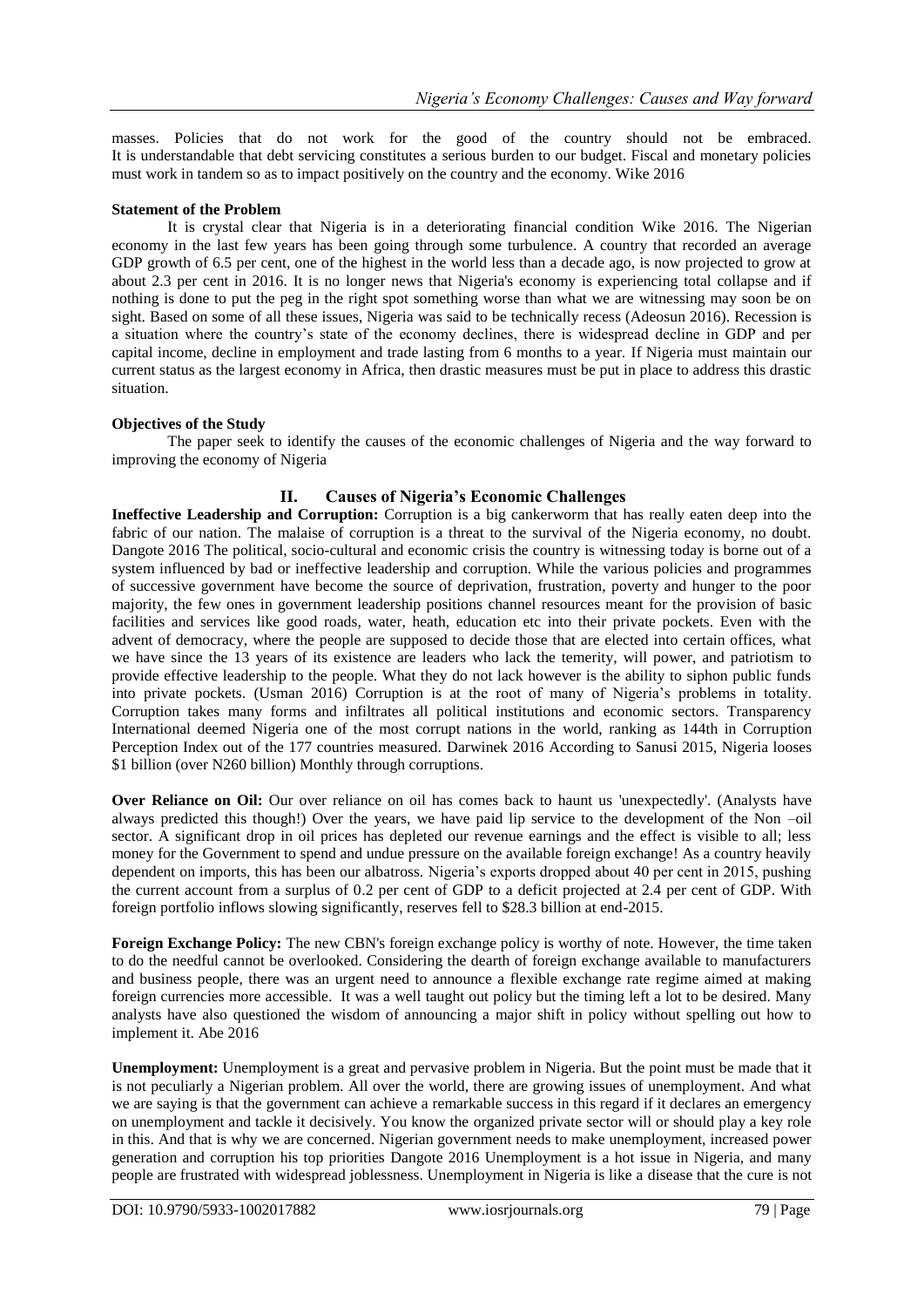yet discovered. According to official statistics, 24% of Nigerians are unemployed. These numbers are worse for young people. Official Nigerian statistics say 38% of those under 24 are unemployed, but the World Bank estimates this number to be closer to 80%. In March 2014, 16 people were killed in stampedes when 500,000 desperate job-seekers rushed to apply for under 5,000 vacancies at the Nigeria Immigration Service

**Inflation:** Inflation climbed to 11.4 percent in February 2016. The multilateral agency noted that the recovery in economic activity was likely to be modest over the medium term, but with significant downside risks. It stated that Nigeria's growth in 2016 was expected to decline further to 2.3 per cent, with non-oil sector growth projected to slow from 3.6 per cent in 2015 to 3.1 per cent in 2016 before recovering to 3.5 percent in 2017, based on the results of policies under implementation–particularly in the oil sector–as well as an improvement in the terms of trade. Chima 2016

**Insecurity:** Nigeria is presently faced with a lot of security challenges such as the kidnappers, Farmers/herdsmen clashes, Boko haram insurgency, conflict, robbery cases and even road accident as a result of bad road. All theses do not encourage investors coming into the country to invest. Aregbesola 2015

**Inadequate power supply and infrastructural development in Nigeria:** This is also an issue infrastructure may seem a trivial issue following other problems. The Nigeria power sector has been thriving to survive over the years but due to some unknown circumstances it has been mismanaged, and many workers in the electricity sector are not equipped with the proper skills or training. Domestic production suffers in these conditions, but many foreign companies also find it difficult to conduct business in Nigeria because of frequent power failures. The problem of bad road networks has made a lot of businesses suffer in Nigeria as the roads are not dependable. This problem keeps Nigeria a Third World country from year to year. Nwadinobi 2016

**Inadequate health facilities:** A healthier Nigeria will be a wealthier Nigeria. For those who do access healthcare, it's expensive. According to the World Bank, roughly 750 out of every 1,000 Naira spent on health in Nigeria comes directly from Nigerian citizens' pockets. (Compare this to smaller economies and poorer African countries like Kenya, Ghana, and Tanzania, where citizens spend roughly 250 out of every 1,000 Naira spent on health.) Especially for those without extra Naira to spend, these high costs mean oftentimes people either won't seek treatment or are forced to sell belongings or forego other essentials—like food for their family—feeding into the cycle of poverty and poor health. [Majange](https://www.one.org/africa/blog/author/gwadamirai-majange/) 2016

### **III. Way Forward to the economic challenges of Nigeria**

**Unity:** If we must reclaim Nigeria, we must in the first instance see unity as the weapon with which we can dislodge this present crop of leaders. Our ethnic and religious difference is what our elites have used in manipulating us over the years, but if we can put aside our differences irrespective of the tribe and religion we represent, we will destroy that weapon they have always used against us. If those in the ruling class can unite to steal our wealth, why won't we unite also to change policies and programmes of selfish government, and vote in worthy, qualitative and efficient people into positions of leadership? The bond that ties us together as a nation runs very deep, deeper than any individual cause or interest. Therefore, we must prove to the world that we are standard bearers of an independent country which we must stand to safeguard and secure for the generations yet unborn.

**Development of both Private Sector and Small Businesses:** These initiatives create the condition for economic growth. The government need not be deceived on the right solutions to Nigeria's economic recession. These solutions would be valuable in shaping his economic direction and also tackle the problems of unemployment in Nigeria,

**Diversification of Nigeria economy:** We can recover from the current economic crisis if government diversifies the economy and repairs the refineries so that the impact of the drop in crude oil prices which is having a toll on the economy will be cushioned. It is up to the government to act and respond appropriately.

**Improvement on housing and home ownership for Nigerians**: This is quite important because many poor Nigerians have to go for many years without a mortgage plan and this is hurting the economy.

**Provision of adequate security:** Security will put more confidence in the mind of investors and even tourist that want to invest in the country so therefore the government should increase security in the country and hire youth as security agents which will in turn reduce unemployment too.

**Provision of employment opportunities for the youth:** The issue of absence of profitable job for our young people should likewise be tended to. An unmoving personality they say is the fallen angel's workshop.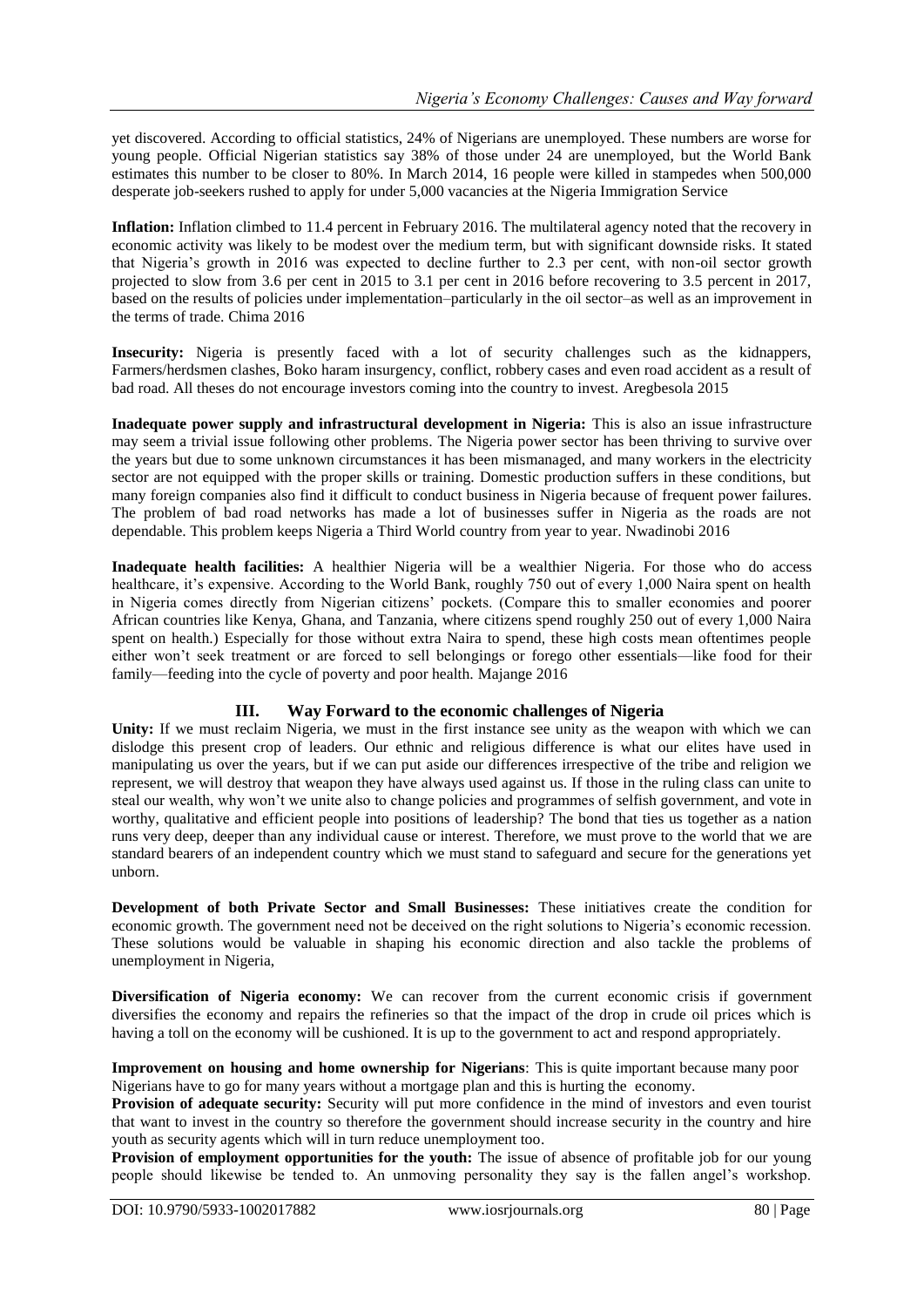Unemployed young people are perilous species as they can be controlled by deceitful components and used to do accursed acts. On the off chance that the approaching government can give profitable work to our childhood, it will thusly help our economy to develop. On the economy, we should start to move far from our over-reliance on oil as our fundamental wellspring of income. We should start the procedure of encouraging so as expanding our income drive states and nearby governments to add to the assets inside of their space to create elective wellsprings of income. They should be given a time span inside of which to accomplish this and have appropriate checking component set up to guarantee consistence with the strategy on the way forward on Nigeria economy development. Joecity 2016

**Implementation of the right monetary policy:** For the Nigeria budget to stimulate economic growth, it must be backed up with the right monetary policy and it is pertinent to point out that so long as Nigeria continues to depend on oil exports for the bulk of its revenue, the value of the naira will continue to affect the price of oil, so there is the obvious need to diversify the economy. One of the ways out is to create the enabling environment for the productive sector to thrive. The agricultural sector must be developed for us to be able to produce goods and have agro-based industry as well as have enough to feed and to export. There is also the need to harmonise the fiscal policy and the monetary policy before the value of the naira can be determined. It is crystal clear that Nigeria is in a deteriorating financial condition, so it needs fiscal and monetary policies to actually stabilize the situation for us to have a recovery.

#### **IV. Conclusion**

This study has examined the causes of economic challenges in Nigeria and the way forward. The eight major causes of Nigeria economic challenges identified by the study include: Ineffective Leadership and Corruption, Over Reliance on Oil, inflation, unemployment, Government policy, Monetary policies, Inadequate infrastructures and power supply, Inadequate health facilities, Insecurity and some way forward were identified from the study which are Development of both Private Sector and Small Businesses, Unity, Implementation of the right monetary policy, Provision of employment opportunities for the youth, Provision of adequate security, Improvement on housing and home ownership for Nigerians and Diversification of the economy Improvement of the economy is a collective responsibility of all Nigerian so all hands should be on desk to promote the economy.

#### **V. Recommendations**

Based on the finding of the study, the following recommendations were made:

Government needs to look beyond oil and start the production of other essential commodities which will be a future idea on the growth of the economy.

Government should do everything in his power to solve the problem of power generation in Nigeria.

Timely implementation of the nation's budget should be ensured by all agencies in charge of the budget implementation.

Government should focus on agriculture as a means of diversifying the economy and also creating employment for youths interested in agriculture.

The Federal government should come up with a formidable economic policy that would arrest the continuous decline in the economy of the nation to forestall the present hardship been experienced in the country.

Nigeria should lift the ban on the importation of some essential commodities. There is nothing too bad in importing what we don't have. In international trade context for instance, countries depend on each other. Using Adam Smith theory of absolute advantage and Ricardo's theory of comparative advantage, Nigeria has to concentrate in the production of goods for which she has absolute advantage.

All security agencies should work together for a better and secured Nigeria

Corruption should be eliminated completely; Corruption can be beaten if we work together. To stamp out the abuse of power, bribery and shed light on secret deals, citizens must together tell their governments they have had enough. (Ugaz 2015)

#### **References**

- [1]. Abe 2016 Economic Recession; the Way Forward For Nigeria [2]. Adelman, A., 2000 Determinants of growth and development
- Adelman, A., 2000 Determinants of growth and development of the Australian economy. Australian journal of Economics, 14(3): 19- 42

[3]. Ademola, A., 1998. Consequences of oil price shocks on the economic growth of the Nigerian economy: 3. An econometric analysis. . Journal on Social Economics, 3(3): 2-7.

- [4]. Akide, A., 2007. Growth implications of oil price variations. A case study of Nigeria 8(2): 20-27.
- [5]. Aregbesola 2015 Nigeria's economic crisis: The way forward retrieved from the guardian news paper on 16<sup>th</sup> August 2015
- [6]. Chima 2016 IMF Article IV: Nigerian Economy Facing Substantial Challenges retrieved from this day news paper on 23rd December 2016